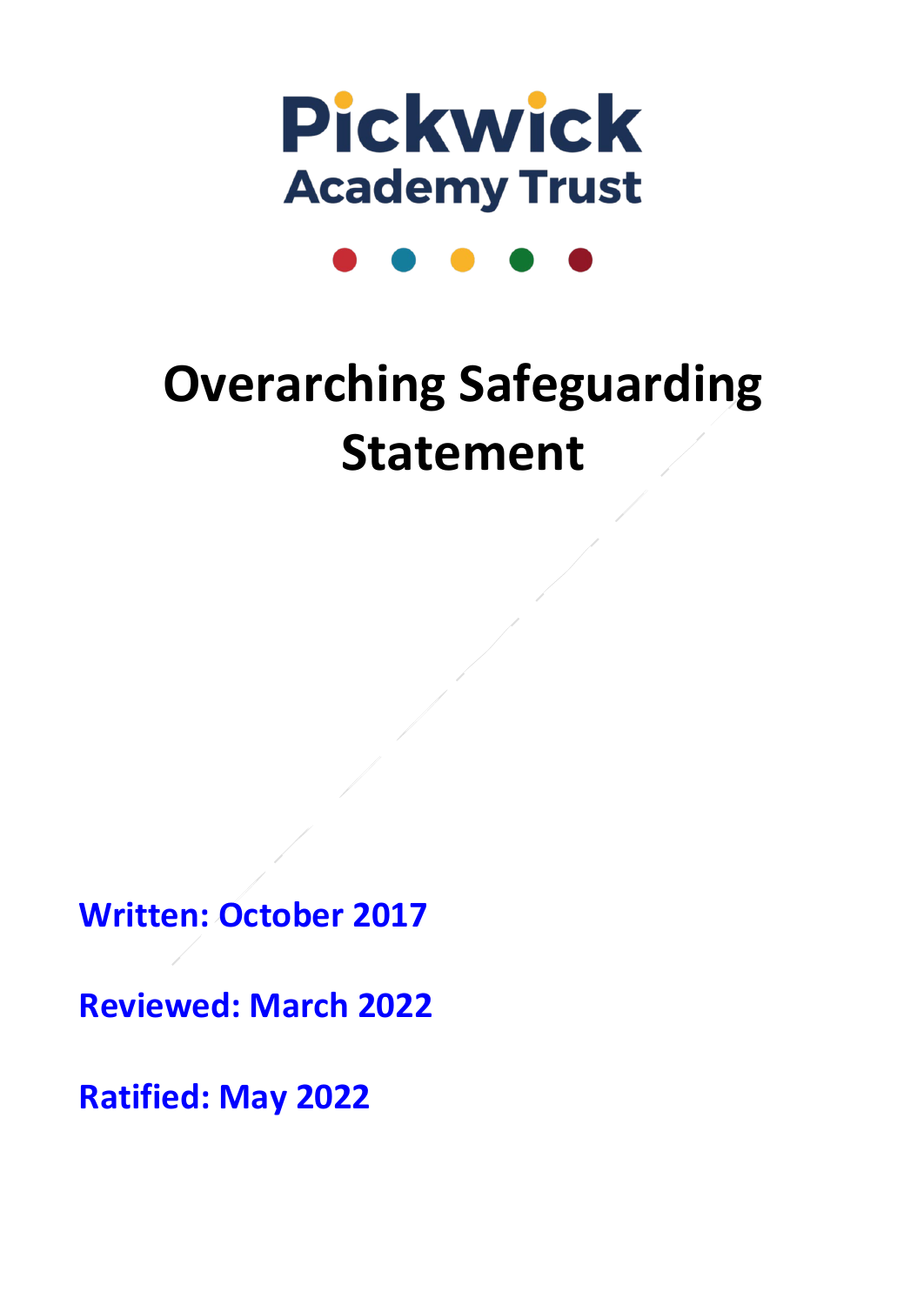# **Pickwick Academy Trust**

# **"Working together to provide the best schools and outcomes for our children"**

#### **Introduction**

This Safeguarding Statement has been developed in accordance with the principles established by the Children Acts 1989 and 2004 and related guidance. This includes the DfE "Keeping Children Safe in Education" (KCSIE), September 2021, the DfE's Statutory Framework for "Early Years Foundation Stage (April 2017)", and "Working Together to Safeguard Children July 2018". Pickwick Academy Trust is committed to working with the Safeguarding Children Board of each Local Authority in which it operates. The Trust refers to, and follows the policies and procedures developed by each Local Authority's Local Safeguarding Children's Board.

Because of our close day to day contact with children, we acknowledge that Trust staff have a crucial role to play in helping identify welfare concerns and indicators of possible abuse and neglect at an early stage*.*

#### **Ethos**

Pickwick Academy Trust recognises the importance of providing an ethos and environment within each of its schools that will help children to feel:

- Safe and secure
- Respected
- Able to talk openly
- Listened to
- Trusted

Our statement relates to all members of the Trust's community including pupils, staff, governors, visitors, contractors, volunteers and trainees working within our schools. It is fully incorporated into each school's ethos and is underpinned throughout the teaching of the curriculum, within PHSE and the safety of the physical environment we provide for our pupils.

We believe that safeguarding and promoting the welfare of children is the responsibility of everyone within the Trust community. Everyone who comes into contact with children and their families has a role to play in considering, at all times, what is in the best interests of the child.

#### **Policy and Procedures**

All policies and procedures in respect of safeguarding children are up to date and in line with Keeping Children Safe in Education, September 2021. The policies are accessible to all staff through the Pickwick Academy Trust web-site and school intranets. Policies and procedures are reviewed and revised by each Trust school's Local Governing Committee annually.

Please visit each individual Trust school's website to read their full Safeguarding Policy.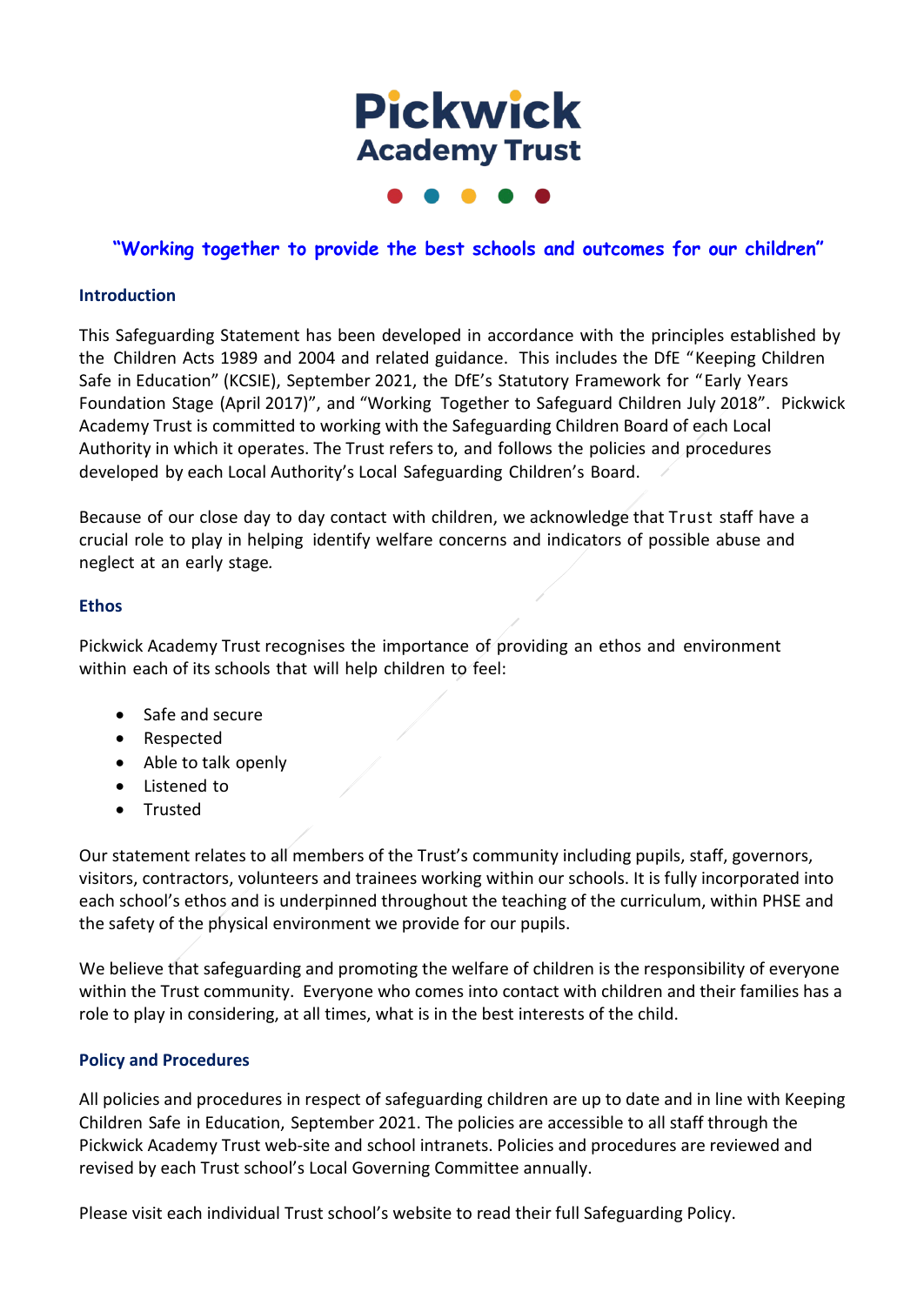All Trust schools are expected to use *Safeguard* which is an online record keeping system where all staff can log safeguarding concerns on. It enables safeguarding leads in every school to monitor child protection concerns, keep ongoing records of actions and store relevant paperwork.

# **Board of Trustees Responsibilities**

The Board of Trustees has a nominated Trustee who oversees safeguarding as well as its own Trust Designated Safeguarding Leads for Safeguarding Children and Adults at Risk (TDSL). The TDSL role is carried out by the Executive Headteachers; they have an oversight of each Trust school's Safeguarding Policy and supporting procedures. The TDSL's are expected to regularly report to the Board on all safeguarding matters. The Trust expects any issues related to safeguarding children to be discussed at each Local Governing Committee meeting and then be reported to the TDSL's who will keep the Trust Board informed.

# **Disclosure and Barring Checks**

Pickwick Academy Trust meets statutory requirements in relation to the Disclosure and Barring Service – all staff and volunteers who work within Trust schools who meet the 'regulated activity test' (Freedoms Act 2012) are required to undergo an enhanced DBS check prior to employment. A Central Register is also held for members of the Trust Board and central Trust staff.

#### **Designated Safeguarding Leads**

The Board of Trustees has ultimate responsibility for safeguarding matters. Operationally, this responsibility is currently delegated to the Local Governing Committees and the TDSLs who lead on policy issues in relation to the safeguarding of children and adults at risk across the Trust on behalf of Trustees. Within each school there is a Designated Safeguarding Lead (DSL) who takes responsibility for safeguarding and child protection. They are clear about their responsibilities, have sufficient time and receive relevant support, and training, to undertake their roles. This includes close contact with outside agencies including social services, the Local Safeguarding Children's Board in which the school is based and relevant health care organisations.

# **Training**

The Trust has delegated responsibility to Local Governing Committees to ensure all eligible governors, staff and volunteers undertake relevant safeguarding training and this is regularly reviewed by each Designated Safeguarding Lead and Governor Lead in individual schools to ensure it is up to date. *Safeguard* and *SSS Learning* can be used by Trust schools as a training tool as it provides up to date training modules and documents on a range of safeguarding topics. The TDSL's, on behalf of the Board, will review each Trust school's central training database ensuring training needs are identified and appropriate courses are offered. Each Trust school Designated Safeguarding Lead and the TDSL's will undertake Prevent Awareness Training to enable them to provide advice and support to other members of staff on protecting children from the risk of radicalisation.

#### **Audit**

The TDSL's, on behalf of the Trust, keep an audit checklist to assure that safeguarding systems and processes are working effectively in each school.

The audit includes the monitoring of each: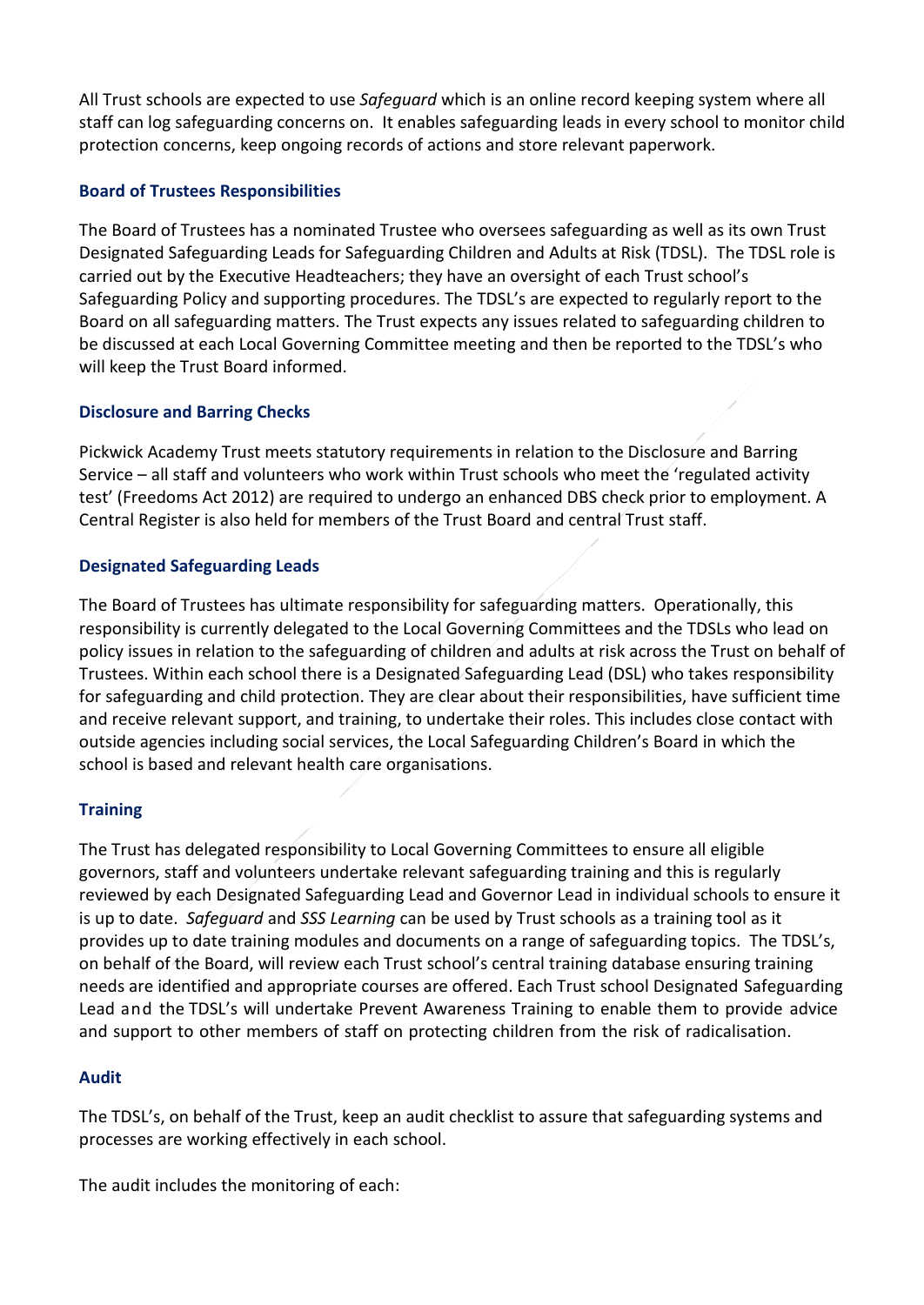- School's Single Central Record
- Child Protection Record
- Adults at Risk Policies and Procedures including:
	- $\checkmark$  Allegations against Professionals
	- $\checkmark$  The monitoring of training for all employees and volunteers, guidance and support

Safeguarding audits will take place in terms 2 and 4, the results of these will be reported to the Trust School Improvement Committee. When necessary, Pickwick Academy Trust will take part in relevant audits with partner agencies including those from relevant Local Authorities.

#### **Partnerships with Others**

Schools do not operate in isolation. The welfare of children is the corporate responsibility of the entire Trust, working in partnership with other public agencies, the voluntary sector, service users and carers. All local authority services have an impact on the lives of children and families, and have a particular responsibility towards children and families most at risk of social exclusion.

The Trust recognises that it is essential to establish positive and effective working relationships with other agencies. Professionals can only work together to safeguard children if there is an exchange of relevant information between them. Pickwick Academy Trust follows all Local Authority Child Protection Procedures and has links with the Local Authority, the School Health Service, the local police, Children's Centre's and Social Care Services.

Where it is believed a child is suffering from, or is at risk of, significant harm, Trust schools will follow the procedures as outlined on the Local Safeguarding Children Board website and within the school's Safeguarding Policy.

#### **Professional Confidentiality**

All schools have a clear policy on confidentiality which forms an important part of their Safeguarding and Staff Behaviour/Code of Conduct Policies. This approach is in line with the DfE guidance document 'Information Sharing – Guidance for Safeguarding Practitioners' July 2018.

# **Safer Recruitment and Selection**

The Trust pays full regard to the DfE statutory guidance 'Keeping Children Safe in Education' (September 2021) and the supporting guidance "Keeping Children Safe in Education – Information for all School and College Staff", September 2021. The Local Governing Committee will prevent people who pose a risk of harm from working with children by adhering to statutory responsibilities to carry out appropriate checks on staff or others who work (paid or unpaid) unsupervised with children*,* taking proportionate decisions on whether to ask for any checks beyond what is required; and ensuring those without full checks are appropriately supervised. The Trust has a Recruitment Policy in place. Each Local Governing Committee is responsible for ensuring there is at least one person any appointment panel with safer recruitment training. Part of the Trust safeguarding audit will include a review of each school's recruitment strategy.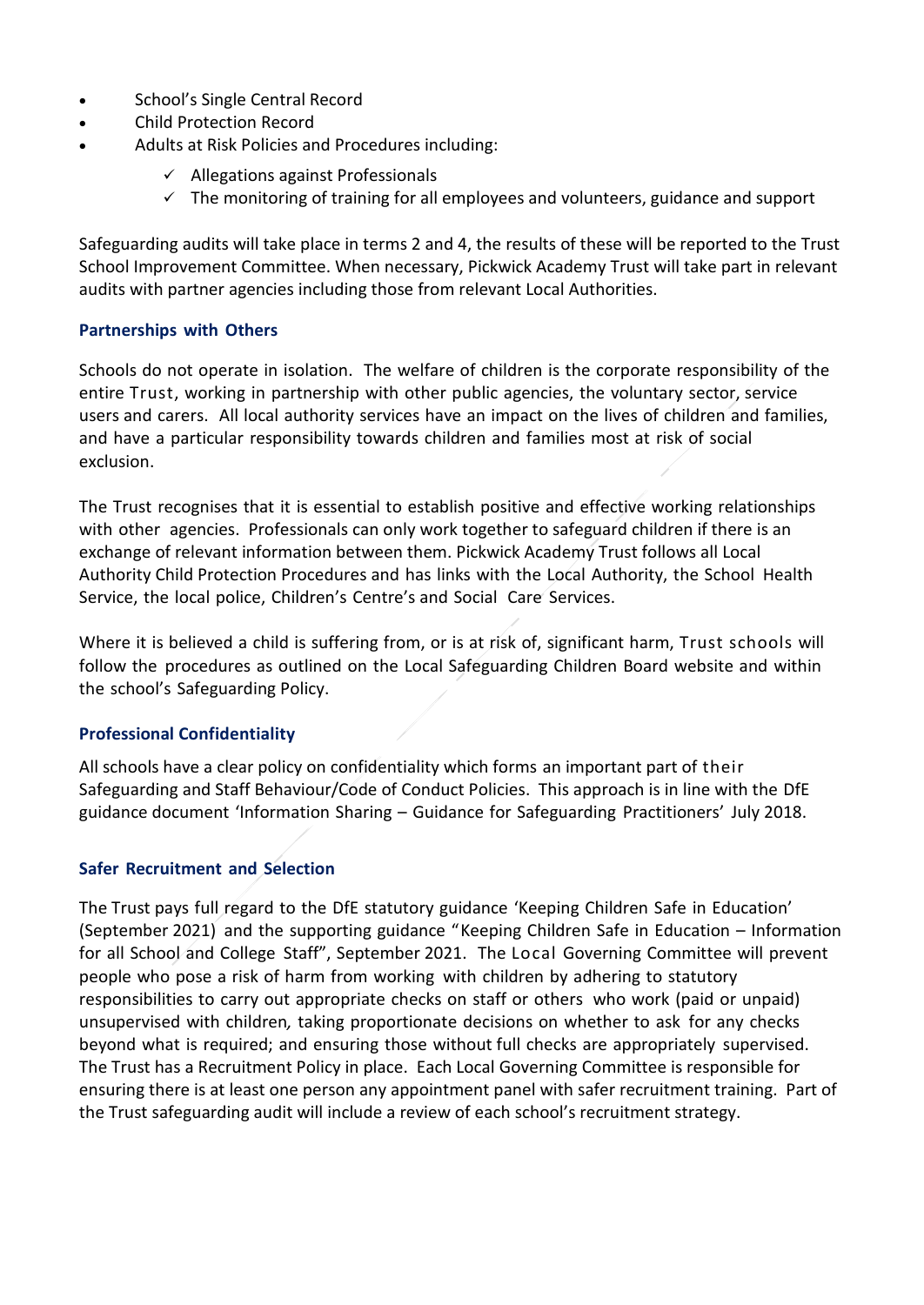# **Intended Impact of our Trust Wide Safeguarding Ethos**

# **At child level:**

- o Children tell us they feel safe and enjoy both school and learning
- o Children have a voice in matters that involve them
- o Children know what to do if they are being bullied, witness bullying or experience any form of peer on peer abuse
- o Relationships between adults and children are strong, supportive and nurturing
- o Relationships between children are kind and caring
- o Every child is noticed and their needs are responded to
- o Children are listened to and their concerns responded to promptly
- $\circ$  Children are kept as safe as possible and risks are well managed at all times
- o Children are aware of UNICEF Rights of the Child

# **At School level:**

- $\circ$  A safe environment is maintained in which children can learn and develop confidently
- o All schools promote UNICEF Rights of the Child
- o At least one member of staff is trained to act in the absence of the school DSL i.e. deputy DSL and they have received appropriate training and support
- o Appropriate supervision is in place to support the DSL and deputy DSL's to feel confident in their role and to raise any issues
- o Single Central Record is kept up to date, this includes training records in line with KCSIE
- $\circ$  Appropriate staff personnel files are maintained following the Trust Recruitment Policy and procedures
- o All staff, supply staff, governors, volunteers and self-employed individuals such as peripatetic teachers, sports coaches and instructors complete an annual declaration to confirm they have not been disqualified from caring for children
- $\circ$  There is a designated area on school websites for safeguarding documentation and information including contact names and details of designated safeguarding leads and their deputies
- o All members of staff (including temporary, supply staff and volunteers) know the name of the school designated safeguarding lead and any deputies and understand their role in ensuring a safeguarding culture
- o The school designated safeguarding lead and/or their deputy are always available during school hours and have made adequate and appropriate cover arrangements for any out of hours/out of term time activities
- $\circ$  Staff and volunteers understand their responsibility for referring any concerns to the designated safeguarding lead in a timely manner and are aware that they may also raise concerns directly with the Trust executive/safeguarding leaders and local authority children's social care services if they believe their concerns have not been listened to or acted upon
- $\circ$  All staff receive an annual refresh of KCSIE and Trust safeguarding polies, they confirm that they have read and understood them and this is recorded on the Trust SCR, this includes the Staff Behaviour Policy
- o All staff and volunteers understand their responsibilities and are alert to the signs of abuse and neglect, including the specific issues of Female Genital Mutilation (FGM), Child Sexual Exploitation (CSE), Children Missing Education (CME) and Radicalisation and Extremism and maintain an attitude of it could happen here at all times
- o Teaching, support staff, temporary staff and governors new to school are fully inducted about safeguarding and provided with personal copies of important child protection and safeguarding information and documentation following the Trust Induction Policy
- $\circ$  School leaders use both Trust and LA safeguarding audits to accurately evaluate the culture of